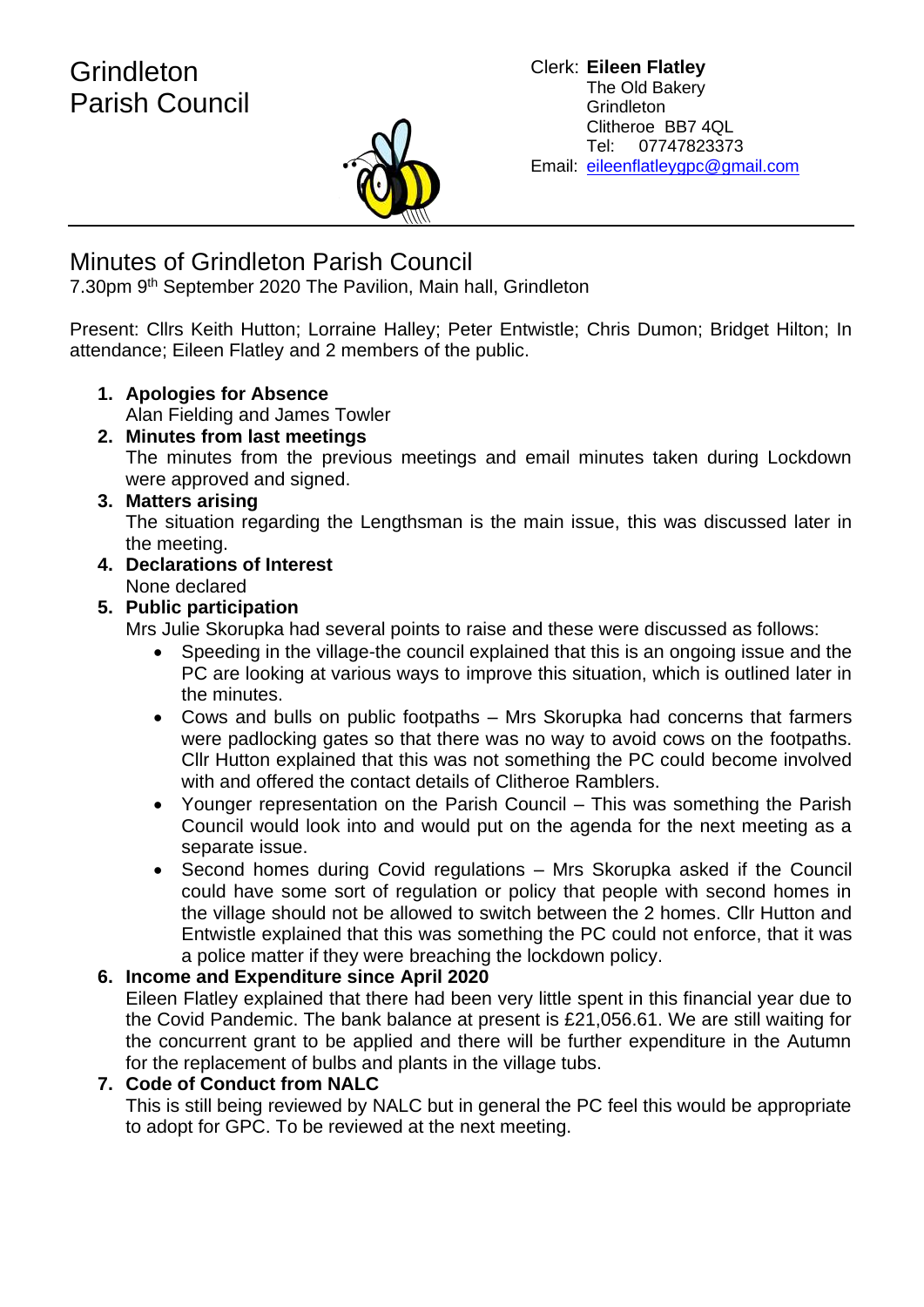

#### **8. Resignation of Cllr Czerwonka**

Cllr Czerwonka has resigned from the Council and Peter Raywood has been co-opted on to the Council. Eileen Flatley to oversee the signing of forms and to inform RVBC.

#### **9. Planning Application** The Council had no objections for planning application 3/2020/0597 Rockdale

#### **10. Countryside Code Posters**

Eileen Flatley to contact The Forest of Bowland for more robust posters to be distributed throughout the village. If these are not forthcoming, to have some printed from Borough printing.

#### **11. Wild flower areas in the village**

Cllr Halley to contact LCC for information with regards to sowing wild flowers on verges.

#### **12. Lengthsman duties**

Cllr Dumon reported that Mark was no longer able to do Lengthsman duties. It was agreed by the Council to advertise within the village to see if anyone would be interested on taking on this role. Cllr Dumon to produce a flyer for distribution to PC and Clitheroe Facebook page, Ribble Valley Radio, History group, Camera club, WI.

#### **13.Community Speed Watch update.**

Cllr Halley reported her findings regarding the Community Speed Watch. It would appear this is quite a complicated process which is not just confined to our village and is not recognised by LCC online. The SID has been replaced but needs some adjusting, which Cllr Dumon is overseeing. Eileen Flatley to contact Wigglesworth and West Bradford PC's to see where they obtained the signs they have throughout the village. Cllr Halley encouraged everyone to report any incidents or speeding issues to lancsroadsafety.co.uk. This is to be shared on Facebook and put on the website.

#### **14.Duke of York Update**

Cllr Hutton reported that the Duke of York has now been taken off the market and Mr Stansfield is intending to re-submit plans but not before Christmas. The deadline has passed for him to have cleared the carpark of building materials, and concerns were expressed that maintenance had not been carried out as promised by Mr Stansfield to avoid deterioration to the building. Cllr Hutton will contact Cllrs Hilton and Scott to report this.

#### **15.Allotments**

Mike Ranson has asked if he can erect a 6ft x 4ft shed on his allotment plot. The Councillors felt that this was too big for the site and would be obtrusive to houses behind. It could also set a precedent for other allotment holders to request to put a shed on their plot. They felt a tool store of no more than 1.3 m high would be more acceptable. Eileen Flatley to write to Mr Ranson with the outcome.

#### **16.Report from RVBC Councillor Bridget Hilton**

Cllr Hilton reported from the borough on issues such as recruiting more Dog Wardens (they had 40 applicants for 2 posts), housing, the rise in domestic violence, social problems especially in young people, the effects on mental health due to the Pandemic. Plans for having a Unity Authority were still being discussed and a White Paper on Planning needed some clarification. It was suggested this be put on the next PC Liaison meeting agenda.

Sports England Grants were available and the PC was encouraged to apply.